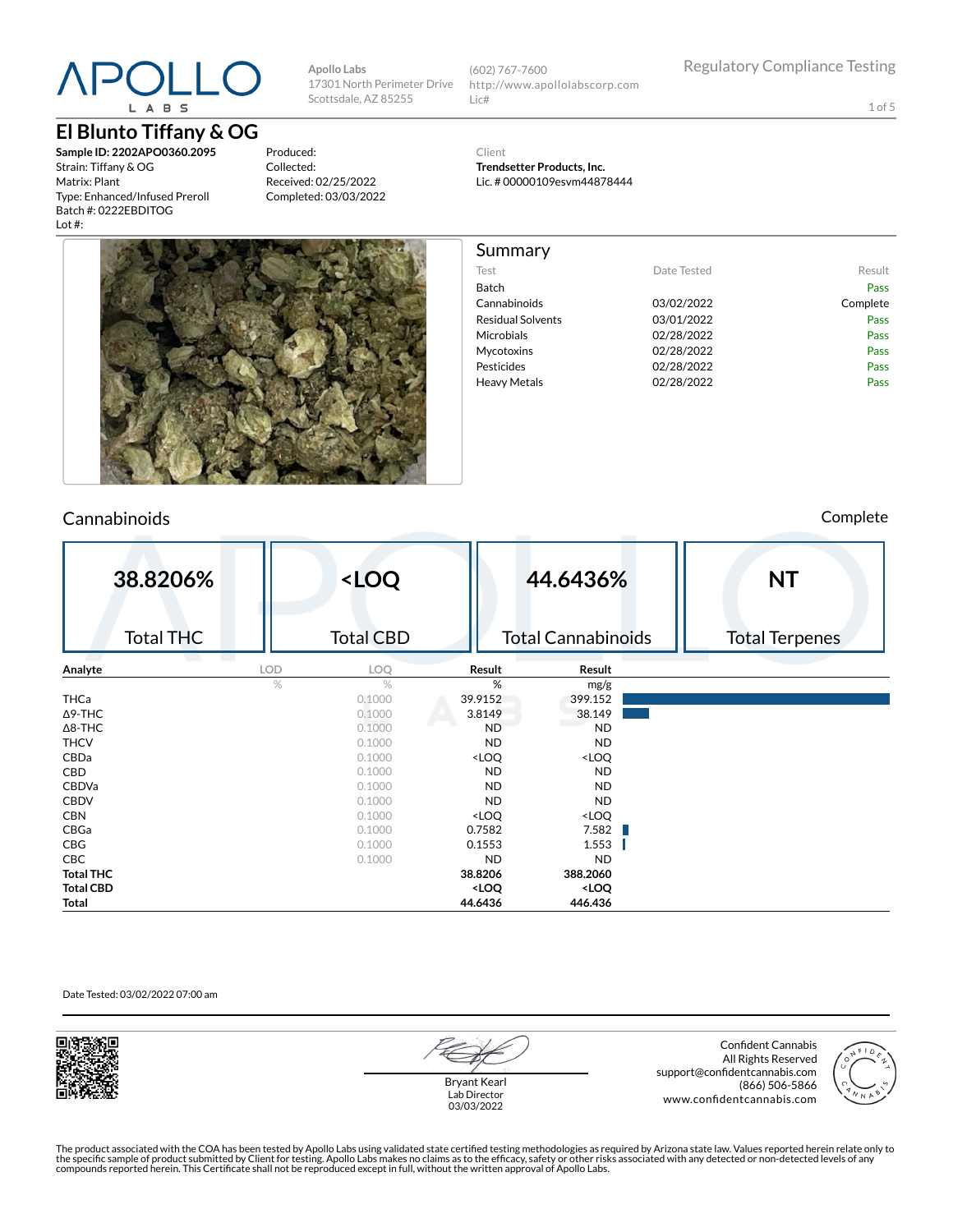# **El Blunto Tiffany & OG**

**Sample ID: 2202APO0360.2095** Strain: Tiffany & OG Matrix: Plant Type: Enhanced/Infused Preroll Batch #: 0222EBDITOG Lot #:

Produced: Collected: Received: 02/25/2022 Completed: 03/03/2022

**Apollo Labs**

17301 North Perimeter Drive Scottsdale, AZ 85255

# Pesticides **Passage of the Contract of Contract Contract of Contract Contract Contract Contract Contract Contract Contract Contract Contract Contract Contract Contract Contract Contract Contract Contract Contract Contract**

| Analyte             | LOQ        | Limit      | <b>Units</b> | <b>Status</b> | Analyte            | <b>LOO</b> | Limit      | Units      | <b>Status</b> |
|---------------------|------------|------------|--------------|---------------|--------------------|------------|------------|------------|---------------|
|                     | <b>PPM</b> | <b>PPM</b> | <b>PPM</b>   |               |                    | <b>PPM</b> | <b>PPM</b> | <b>PPM</b> |               |
| Abamectin           | 0.2500     | 0.5000     | <b>ND</b>    | Pass          | Hexythiazox        | 0.5000     | 1.0000     | <b>ND</b>  | Pass          |
| Acephate            | 0.2000     | 0.4000     | <b>ND</b>    | Pass          | Imazalil           | 0.1000     | 0.2000     | <b>ND</b>  | Pass          |
| Acequinocyl         | 1.0000     | 2.0000     | <b>ND</b>    | Pass          | Imidacloprid       | 0.2000     | 0.4000     | <b>ND</b>  | Pass          |
| Acetamiprid         | 0.1000     | 0.2000     | <b>ND</b>    | Pass          | Kresoxim Methyl    | 0.2000     | 0.4000     | <b>ND</b>  | Pass          |
| Aldicarb            | 0.2000     | 0.4000     | <b>ND</b>    | Pass          | Malathion          | 0.1000     | 0.2000     | <b>ND</b>  | Pass          |
| Azoxystrobin        | 0.1000     | 0.2000     | <b>ND</b>    | Pass          | Metalaxyl          | 0.1000     | 0.2000     | <b>ND</b>  | Pass          |
| <b>Bifenazate</b>   | 0.1000     | 0.2000     | <b>ND</b>    | Pass          | Methiocarb         | 0.1000     | 0.2000     | <b>ND</b>  | Pass          |
| <b>Bifenthrin</b>   | 0.1000     | 0.2000     | <b>ND</b>    | Pass          | Methomyl           | 0.2000     | 0.4000     | <b>ND</b>  | Pass          |
| <b>Boscalid</b>     | 0.2000     | 0.4000     | <b>ND</b>    | Pass          | Myclobutanil       | 0.1000     | 0.2000     | <b>ND</b>  | Pass          |
| Carbaryl            | 0.1000     | 0.2000     | <b>ND</b>    | Pass          | Naled              | 0.2500     | 0.5000     | <b>ND</b>  | Pass          |
| Carbofuran          | 0.1000     | 0.2000     | <b>ND</b>    | Pass          | Oxamyl             | 0.5000     | 1.0000     | <b>ND</b>  | Pass          |
| Chlorantraniliprole | 0.1000     | 0.2000     | <b>ND</b>    | Pass          | Paclobutrazol      | 0.2000     | 0.4000     | <b>ND</b>  | Pass          |
| Chlorfenapvr        | 0.5000     | 1.0000     | <b>ND</b>    | Pass          | Permethrins        | 0.1000     | 0.2000     | <b>ND</b>  | Pass          |
| Chlorpyrifos        | 0.1000     | 0.2000     | <b>ND</b>    | Pass          | Phosmet            | 0.1000     | 0.2000     | <b>ND</b>  | Pass          |
| Clofentezine        | 0.1000     | 0.2000     | <b>ND</b>    | Pass          | Piperonyl Butoxide | 1.0000     | 2.0000     | <b>ND</b>  | Pass          |
| Cyfluthrin          | 0.5000     | 1.0000     | <b>ND</b>    | Pass          | Prallethrin        | 0.1000     | 0.2000     | <b>ND</b>  | Pass          |
| Cypermethrin        | 0.5000     | 1.0000     | <b>ND</b>    | Pass          | Propiconazole      | 0.2000     | 0.4000     | <b>ND</b>  | Pass          |
| Daminozide          | 0.5000     | 1.0000     | <b>ND</b>    | Pass          | Propoxur           | 0.1000     | 0.2000     | <b>ND</b>  | Pass          |
| Diazinon            | 0.1000     | 0.2000     | <b>ND</b>    | Pass          | Pyrethrins         | 0.5000     | 1.0000     | <b>ND</b>  | Pass          |
| <b>Dichlorvos</b>   | 0.0500     | 0.1000     | <b>ND</b>    | Pass          | Pvridaben          | 0.1000     | 0.2000     | <b>ND</b>  | Pass          |
| Dimethoate          | 0.1000     | 0.2000     | <b>ND</b>    | Pass          | Spinosad           | 0.1000     | 0.2000     | <b>ND</b>  | Pass          |
| Ethoprophos         | 0.1000     | 0.2000     | <b>ND</b>    | Pass          | Spiromesifen       | 0.1000     | 0.2000     | <b>ND</b>  | Pass          |
| Etofenprox          | 0.2000     | 0.4000     | <b>ND</b>    | Pass          | Spirotetramat      | 0.1000     | 0.2000     | <b>ND</b>  | Pass          |
| Etoxazole           | 0.1000     | 0.2000     | <b>ND</b>    | Pass          | Spiroxamine        | 0.2000     | 0.4000     | <b>ND</b>  | Pass          |
| Fenoxycarb          | 0.1000     | 0.2000     | <b>ND</b>    | Pass          | Tebuconazole       | 0.2000     | 0.4000     | <b>ND</b>  | Pass          |
| Fenpyroximate       | 0.2000     | 0.4000     | <b>ND</b>    | Pass          | Thiacloprid        | 0.1000     | 0.2000     | <b>ND</b>  | Pass          |
| Fipronil            | 0.2000     | 0.4000     | <b>ND</b>    | Pass          | Thiamethoxam       | 0.1000     | 0.2000     | <b>ND</b>  | Pass          |
| Flonicamid          | 0.5000     | 1.0000     | <b>ND</b>    | Pass          | Trifloxystrobin    | 0.1000     | 0.2000     | <b>ND</b>  | Pass          |
| Fludioxonil         | 0.2000     | 0.4000     | <b>ND</b>    | Pass          |                    |            |            |            |               |

(602) 767-7600

Lic#

Client

http://www.apollolabscorp.com

**Trendsetter Products, Inc.** Lic. # 00000109esvm44878444

### **Herbicides**

| Analyte       | LOC                                  | Limit                  | <b>Units</b> | Status |
|---------------|--------------------------------------|------------------------|--------------|--------|
|               | <b>DD</b>                            | <b>DD</b><br>'l∨       | <b>PPM</b>   |        |
| Pendimethalin | $\bigcap_{n\in\mathbb{N}}$<br>U.UJUU | $n_{\Omega}$<br>u.iuuu | <b>ND</b>    | Pass   |

Date Tested: 02/28/2022 07:00 am



Bryant Kearl Lab Director 03/03/2022

Confident Cannabis All Rights Reserved support@confidentcannabis.com (866) 506-5866 www.confidentcannabis.com



The product associated with the COA has been tested by Apollo Labs using validated state certified testing methodologies as required by Arizona state law. Values reported herein relate only to<br>the specific sample of produc

2 of 5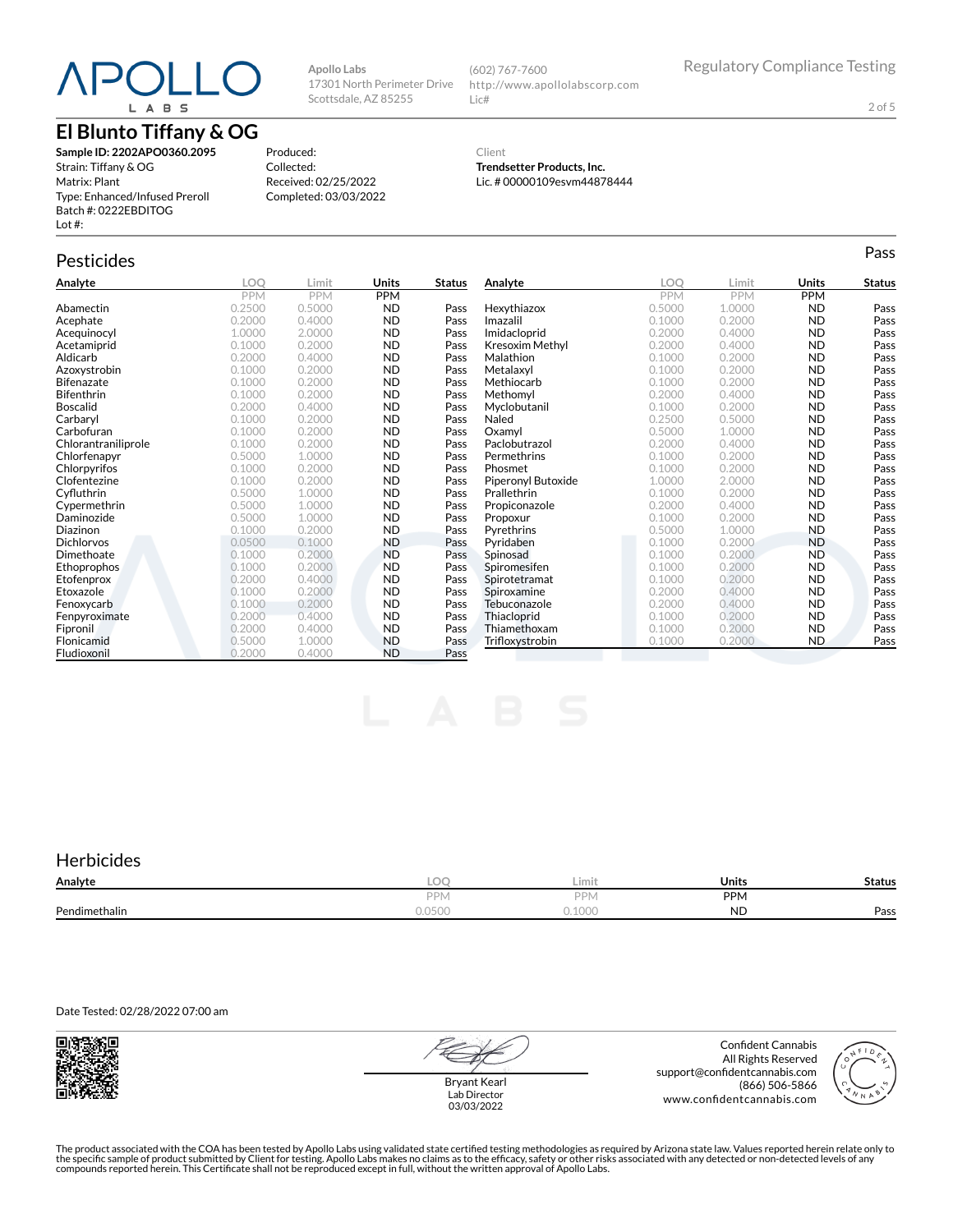# **El Blunto Tiffany & OG**

**Sample ID: 2202APO0360.2095** Strain: Tiffany & OG Matrix: Plant Type: Enhanced/Infused Preroll Batch #: 0222EBDITOG Lot #:

**Apollo Labs** 17301 North Perimeter Drive Scottsdale, AZ 85255

Produced: Collected:

Received: 02/25/2022 Completed: 03/03/2022

(602) 767-7600 http://www.apollolabscorp.com Lic#

3 of 5

#### Client **Trendsetter Products, Inc.** Lic. # 00000109esvm44878444

|       |       |                                                                                                                                                                  | Pass          |
|-------|-------|------------------------------------------------------------------------------------------------------------------------------------------------------------------|---------------|
|       |       | Result                                                                                                                                                           | <b>Status</b> |
|       |       | <b>ND</b>                                                                                                                                                        | Pass          |
|       |       | <b>ND</b>                                                                                                                                                        | Pass          |
|       |       | <b>ND</b>                                                                                                                                                        | Pass          |
|       |       | <b>ND</b>                                                                                                                                                        | Pass          |
|       |       | <b>ND</b>                                                                                                                                                        | Pass          |
| LOQ   | Limit | Result                                                                                                                                                           | <b>Status</b> |
| CFU/g | CFU/g | CFU/g                                                                                                                                                            |               |
| 100.0 | 100.0 | <b>ND</b>                                                                                                                                                        | Pass          |
|       |       | Limit<br>Detected/Not Detected in 1g<br>Detected/Not Detected in 1g<br>Detected/Not Detected in 1g<br>Detected/Not Detected in 1g<br>Detected/Not Detected in 1g |               |

Date Tested: 02/28/2022 12:00 am

#### Mycotoxins **Pass**

| Analyte                 | LOD        | LOC   | Limit      | <b>Units</b> | <b>Status</b> |
|-------------------------|------------|-------|------------|--------------|---------------|
|                         | $\mu$ g/kg | µg/kg | $\mu$ g/kg | µg/kg        |               |
| <b>B1</b>               |            | 10    | ŽŪ         | <b>ND</b>    | Pass          |
| <b>B2</b>               |            | 10    |            | <b>ND</b>    | Pass          |
| G1                      |            | 10    | Λ.         | <b>ND</b>    | Pass          |
| G <sub>2</sub>          |            | 10    |            | <b>ND</b>    | Pass          |
| <b>Total Aflatoxins</b> |            | 10    | ΖU         | <b>ND</b>    | Pass          |
| Ochratoxin A            |            | 10    |            | <b>ND</b>    | Pass          |

#### Date Tested: 02/28/2022 07:00 am

| <b>Heavy Metals</b> |       |           |               |           | Pass          |
|---------------------|-------|-----------|---------------|-----------|---------------|
| Analyte             | LOD   | LOQ.      | Limit         | Units     | <b>Status</b> |
|                     | µg/g  | $\mu$ g/g | $\mu$ g/g     | $\mu$ g/g |               |
| Arsenic             | 0.066 | 0.133     | 0.4           | <b>ND</b> | Pass          |
| Cadmium             | 0.066 | 0.133     | $0.4^{\circ}$ | <b>ND</b> | Pass          |
| Lead                | 0.166 | 0.333     |               | <b>ND</b> | Pass          |
| Mercury             | 0.2   | 0.4       | 1.2           | <b>ND</b> | Pass          |

Date Tested: 02/28/2022 12:00 am



Bryant Kearl Lab Director 03/03/2022

Confident Cannabis All Rights Reserved support@confidentcannabis.com (866) 506-5866 www.confidentcannabis.com



The product associated with the COA has been tested by Apollo Labs using validated state certified testing methodologies as required by Arizona state law. Values reported herein relate only to<br>the specific sample of produc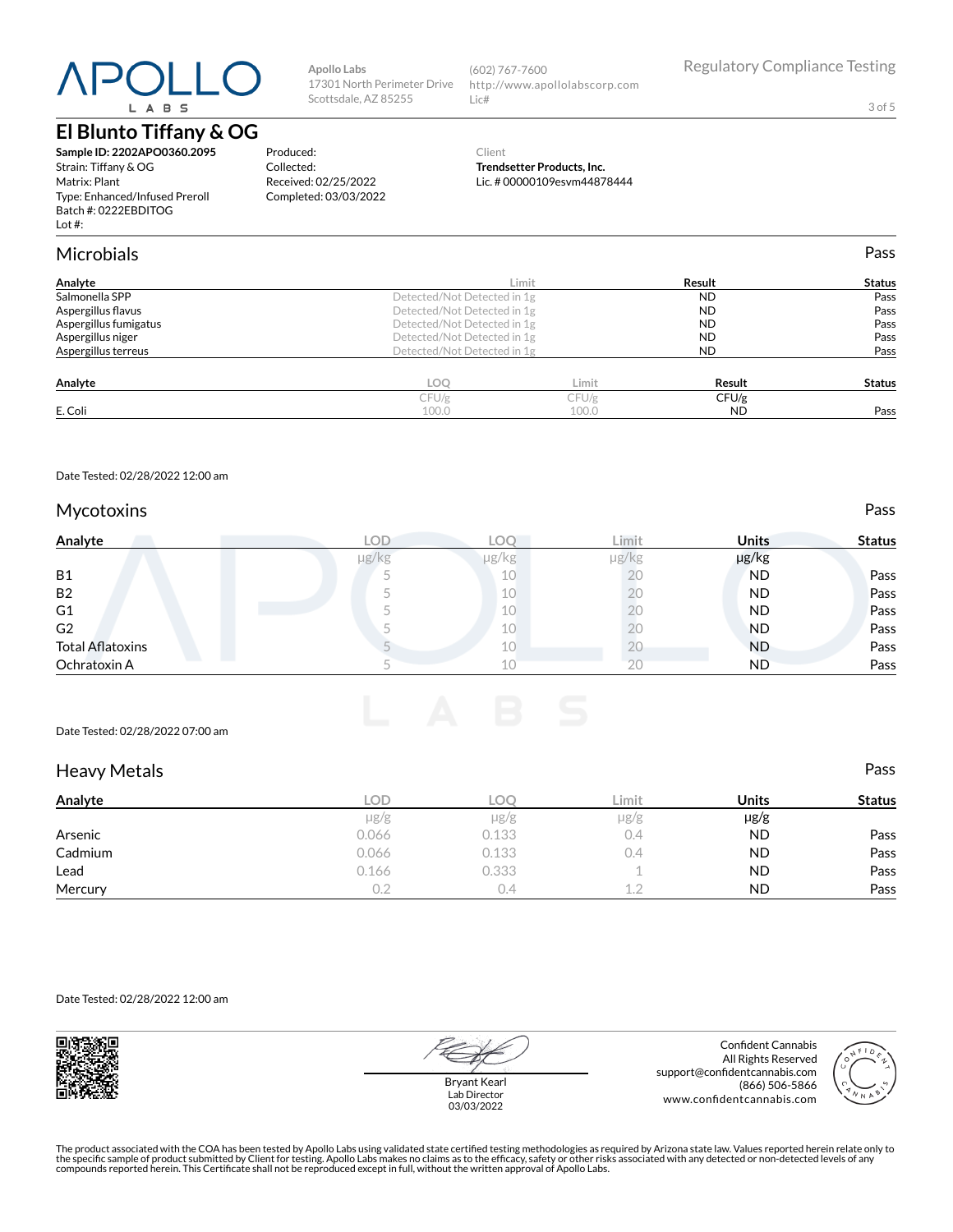# **El Blunto Tiffany & OG**

**Sample ID: 2202APO0360.2095** Strain: Tiffany & OG Matrix: Plant Type: Enhanced/Infused Preroll Batch #: 0222EBDITOG Lot #:

Produced: Collected: Received: 02/25/2022 Completed: 03/03/2022

**Apollo Labs**

17301 North Perimeter Drive Scottsdale, AZ 85255

> Client **Trendsetter Products, Inc.**

http://www.apollolabscorp.com

(602) 767-7600

Lic#

Lic. # 00000109esvm44878444

### Residual Solvents

| Analyte                 | LOD       | LOO       | Limit          | Mass      | <b>Status</b> |
|-------------------------|-----------|-----------|----------------|-----------|---------------|
|                         | $\mu$ g/g | $\mu$ g/g | $\mu$ g/g      | $\mu$ g/g | Pass          |
| Acetone                 | 190.5     | 381       | 1000           | <b>ND</b> | Pass          |
| Acetonitrile            | 77        | 154       | 410            | <b>ND</b> | Pass          |
| Benzene                 | 0.5       | 1         | $\overline{2}$ | <b>ND</b> | Pass          |
| <b>Butanes</b>          |           | 1914      | 5000           | <b>ND</b> | Pass          |
| Chloroform              | 12        | 24        | 60             | <b>ND</b> | Pass          |
| Dichloromethane         | 115.5     | 231       | 600            | <b>ND</b> | Pass          |
| Ethanol                 | 955       | 1910      | 5000           | <b>ND</b> | Pass          |
| Ethyl-Acetate           | 953.5     | 1907      | 5000           | <b>ND</b> | Pass          |
| Ethyl-Ether             | 950.5     | 1901      | 5000           | <b>ND</b> | Pass          |
| n-Heptane               | 946       | 1892      | 5000           | <b>ND</b> | Pass          |
| Hexanes                 |           | 115       | 290            | <b>ND</b> | Pass          |
| Isopropanol             | 957.5     | 1915      | 5000           | <b>ND</b> | Pass          |
| Isopropyl-Acetate       | 954       | 1908      | 5000           | <b>ND</b> | Pass          |
| Methanol                | 570.5     | 1141      | 3000           | ND.       | Pass          |
| Pentane                 |           | 1923      | 5000           | <b>ND</b> | Pass          |
| Propane                 | 953.5     | 1907      | 5000           | <b>ND</b> | Pass          |
| Toluene                 | 171.5     | 343       | 890            | <b>ND</b> | Pass          |
| Xylenes + Ethyl Benzene |           | 841       | 2170           | ND.       | Pass          |

Date Tested: 03/01/2022 07:00 am



Bryant Kearl Lab Director 03/03/2022

Confident Cannabis All Rights Reserved support@confidentcannabis.com (866) 506-5866 www.confidentcannabis.com



The product associated with the COA has been tested by Apollo Labs using validated state certified testing methodologies as required by Arizona state law. Values reported herein relate only to<br>the specific sample of produc

4 of 5